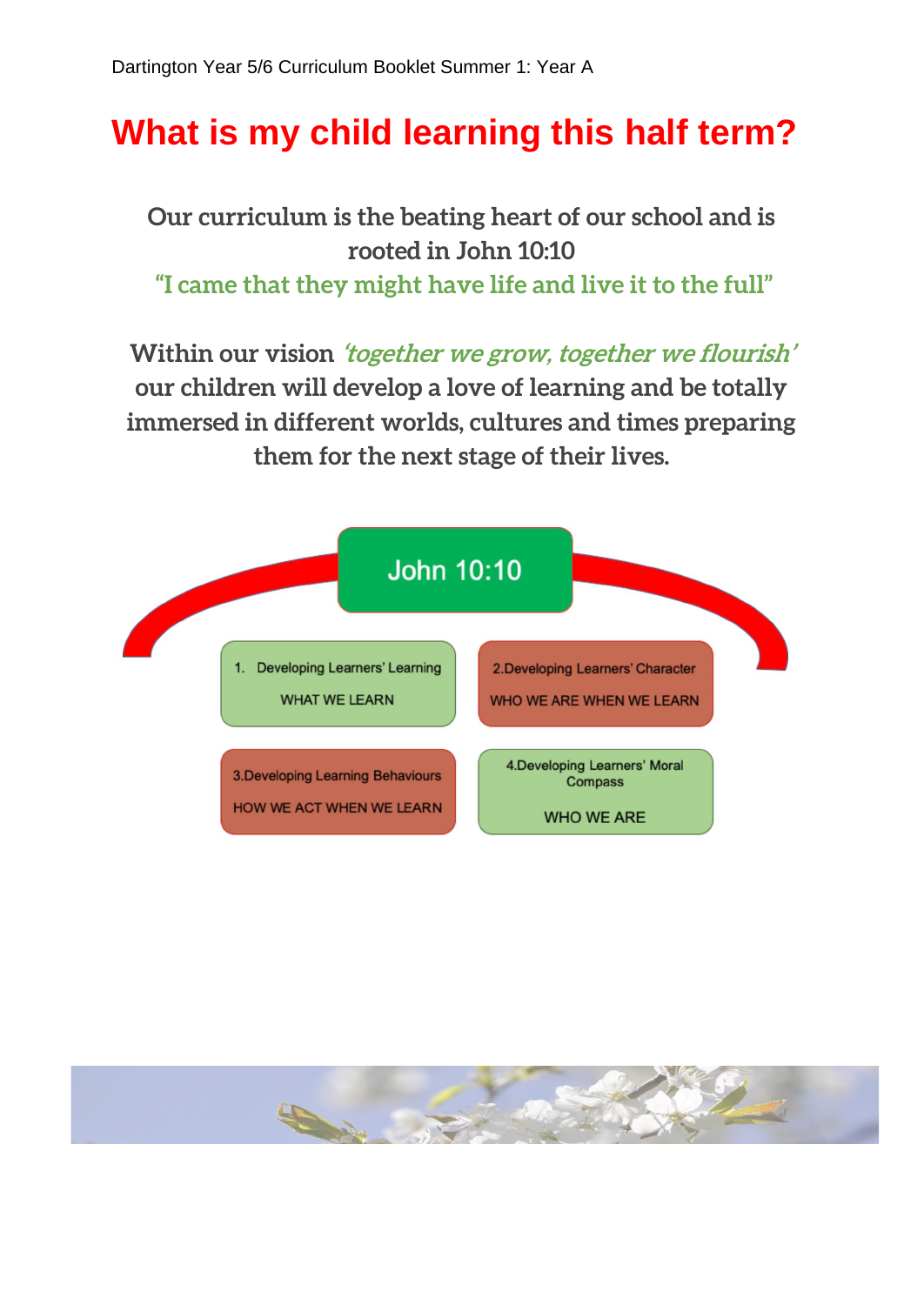| <b>Summer 1</b>      | <b>Swifts and Red Kites</b>                                                                                                                                                                                                                                                                                                                                                                                                                                                                                                                                                         |
|----------------------|-------------------------------------------------------------------------------------------------------------------------------------------------------------------------------------------------------------------------------------------------------------------------------------------------------------------------------------------------------------------------------------------------------------------------------------------------------------------------------------------------------------------------------------------------------------------------------------|
| <b>Class Novel</b>   | This half term, both classes will be focusing on writing to inform, with our shared text being,<br>"Everest" by Sangma Francis. This will be used within our DERIC reading lessons. Then, as<br>part of our reading for pleasure sessions, Red Kites will be finishing "The lion above the door"<br>by Onjali Q. Raúf and then starting "Amari and the night brothers" by B.B Alston. Swifts will be<br>finishing "I believe in Unicorns" by Michael Morpurgo and will then read "The last bear" by<br>Hannah Gold.                                                                 |
| <b>Writing</b>       | Within our English this half term, we will be focusing on writing to inform. This will tie in with our<br>geography learning this half term, as we will be generating informative pieces about a chosen<br>climate zone. Our focus will begin with looking at what features; both layout and grammatical,<br>are included within an informative piece. This will then help us look deeper into technical<br>vocabulary, adverbials, relative clauses, definitions and explanations to create our own high<br>quality texts.                                                         |
| <b>Maths</b>         | This half term, maths will continue to be different for both classes. In Swifts, we will be learning<br>all about fractions. We will compare and order fractions, identify equivalent fractions and we<br>will explore mixed numbers. In Red Kites, we will be focusing on a range of shorter units, pre<br>and post SATs. Some of these include; algebra, ratio, angles, shape and measure. Alongside<br>this, we will continue to recap the four operations, as well as fractions, decimals and<br>percentages through morning challenges and mini quizzes to refresh our memory. |
| <b>Science</b>       | In Science, both classes are learning about living things and their habitats. We will explore the<br>life cycles of mammals, amphibians, birds and insects, as well as how cuttings can be used to<br>grow new plants. We will think about how different classification systems are used and will give<br>reasons as to how and why animals should be classified based on particular characteristics.                                                                                                                                                                               |
| <b>RE</b>            | This half term, our focus question is "What would Jesus do?". This links specifically to how<br>Christians live reflecting and applying Jesus's teachings to their everyday life. We will look at<br>the following key themes; love, forgiveness, justice, fairness and generosity. These will help us<br>make connections to how Christians show these through Jesus's teaching, but also for the<br>children to think of their own ideas about the importance of values to live by, comparing them<br>to Christian ideas.                                                         |
| Geography            | Within our geography sessions this half term, we will be focusing on physical geography,<br>linked to climate zones and biomes. The children will recap the different climate zones within<br>our world, alongside the types of biomes. We will then compare similarities and differences<br>within each of these, and think about how flora and fauna may have adapted over time within<br>these zones/biomes. Finally, we will end with how humans have adapted these over time.                                                                                                  |
| <b>PE</b>            | This half term, our indoor focus within PE is Gymnastics and our outdoor focus is Athletics.<br>Our gymnastics sessions will have a stronger focus on using the apparatus, particularly using<br>jumps and turns with the benches and vaults, and then using the wall mounted apparatus to<br>support showcasing different shapes. Within our outdoor sessions, we will look closely into<br>running, jumping and throwing styles, and apply this to sprints, long jump, hurdles, shot put,<br>javelin and relay races.                                                             |
| <b>RHE</b>           | In RHE this term, we will be focusing on the theme of "relationships." This will specifically be<br>about relationships with our own self (self-worth and self-esteem) and the rights and<br>responsibilities we have with those around us (family, friends etc.) We will then apply this to<br>online contexts, how we can keep ourselves safe, and recap the SMART safety rules.                                                                                                                                                                                                  |
| <b>Forest School</b> | Within Forest school, Mrs Wallis will be linking the learning to our science about living things<br>and their habitats. There will be invertebrate hunts, and hopefully an opportunity for river<br>dipping! Alongside this, the children will also have the opportunity to develop their weaving<br>skills, and be able to make dreamcatchers.                                                                                                                                                                                                                                     |